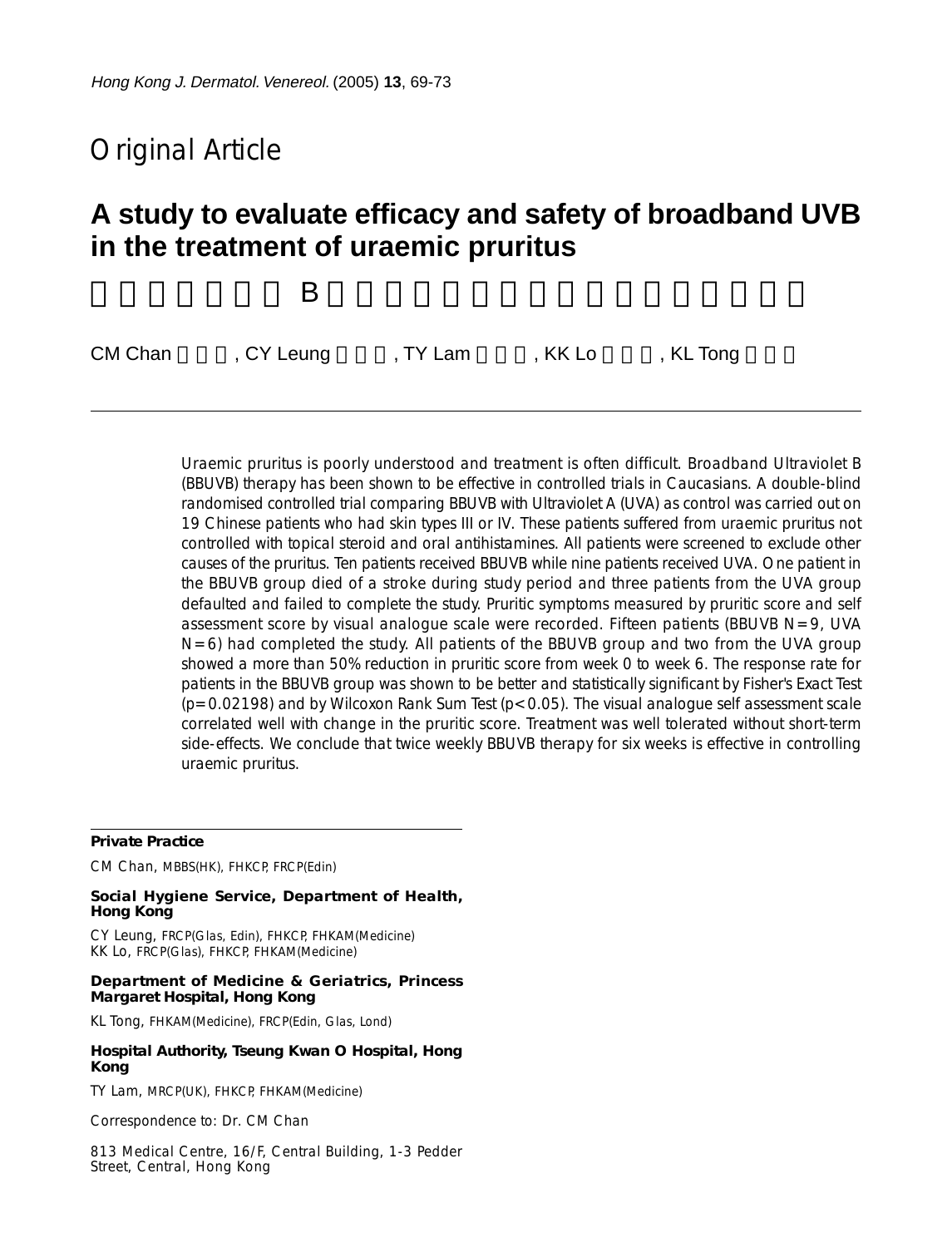

# **Introduction**

Generalised pruritus is a common and often severe among uraemic patients.<sup>1</sup> Treatment modalities that include oral cholestyramine, anti-histamines, charcoal, heparin, lidocaine, parathyroidectomy and recent use of erythropoietin produced inconclusive result. Broadband ultraviolet B (BBUVB) phototherapy has been shown by several small studies to be effective in ameliorating pruritus in uraemic patients.2

# **Objectives**

To investigate the efficacy and adverse effects of BBUVB therapy in uraemic Chinese patients who are on dialysis with pruritic symptoms not controlled by topical steroid and oral antihistamine treatment.

# **Patients and methods**

Uraemic patients putting on dialysis with pruritic symptoms for at least two months and severe enough to disturb sleep or daily activities and unresponsive to oral anti-histamines and topical treatment were enrolled into the study. Exclusion criteria include pre-existing dermatological diseases, obstructive liver disease, uncontrolled hypercalcaemia, history of systemic lupus erythematosus and photo-sensitivity that precluded phototherapy.

### *Study design*

This is a prospective study carrying out in a renal unit of a regional general hospital. Patients were randomly assigned to receive twice weekly either BBUVB or ultraviolet A (UVA) (as a control) for a period of six consecutive weeks. Each patient was assessed after each phototherapy session for side effects and determination of subsequent irradiation dosage. Pruritic symptoms were assessed by a single investigator who was blindfolded for the type of phototherapy given to the patients. The study was approved by the Hospital Authority Ethics Committee. Informed consent was given to patient who agreed for enrollment into the study.

### *Light sources*

Phototherapy was delivered by Waldmann Lichttechnik UV100 Irradiation Unit which was equipped with lamps delivering either BBUVB or UVA. The UVA lamps gave a radiation spectrum of 315-400 nm while the BBUVB lamps gave a radiation spectrum of 285-350 nm.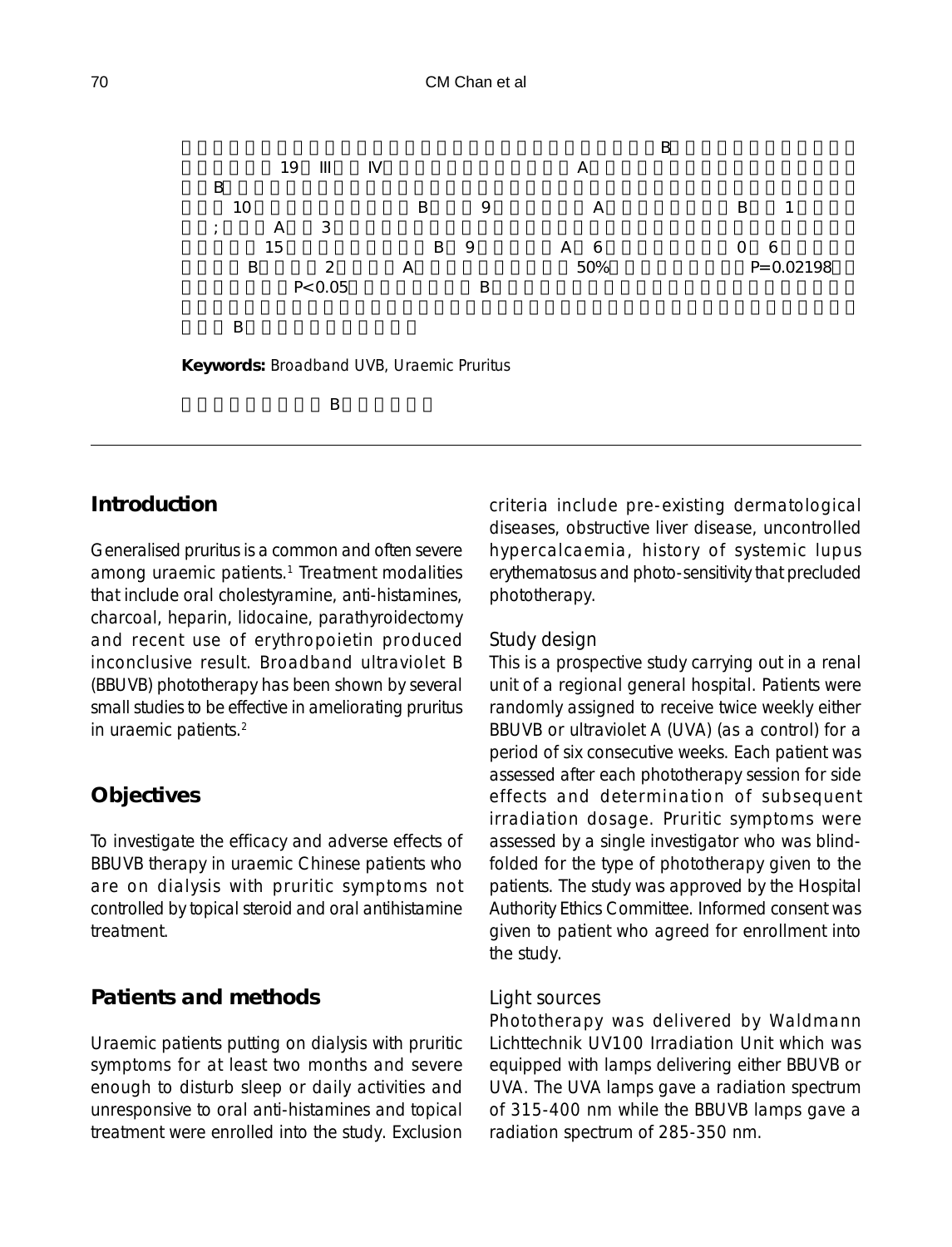# *Treatment protocol*

All patients were subjected to a phototest to determine their individual Minimal Erythema Dose (MED). After determining the MED, each patient would receive timed phototherapy starting at 80% of his MED; with successive 10-20% increment of irradiation time at the next treatment until faint erythema was reached. All patients received six weeks' course of twice weekly whole body phototherapy with coverage of face and genitalia. All anti-pruritic treatment was stopped except moisturising creams.

#### *Outcome measures*

#### *1. Pruritic score*

Pruritic score validated in haemodialysis and CAPD patients by Mettang et al in 1990 was used.3 The score was based on summation of severity and distribution of pruritic symptoms during the day and disturbance to sleep at night. It is a product of Severity score and Distribution score and is done twice on an average day and added to the Sleep score. The severity of itch is rated 1 point for itching without scratching, 2 points for scratching without excoriations, 4 points for scratching which is interminable or accompanied by excoriations, and 5 points for itching causing total restlessness. Distribution score is given 1 point for itching at less than three locations, 2 points for more than two locations and 3 points when itching is generalised. The sleep score measured the magnitude of sleep disturbance due to itching; 2 points were given to each episode of waking up and up to a maximum of 10 points can be allocated. This will give a Pruritic score range from 2 to 40. The Pruritic score was taken at baseline just before start of phototherapy and then at every 2 weeks during treatment by a single investigator.

## *2. Visual analogue scale*

This is the patient perceived visual analogue scale from zero (no pruritus) to 10 (most pruritic), taken at baseline and at the end of the 6 weeks phototherapy.

### *3. Statistics*

Mean ± standard error of means were used to express numerical data. Student-t 2-tails test were used to compare the means. Fishers exact test were used to compare nominal groups. Pearson correlation was performed to compare the change in Pruritic Scores and the patient perceived visual analogue score.

## **Results**

Nineteen patients with 10 for BBUVB and 9 for UVA (control) were enrolled. Three patients from the UVA (control) group did not complete the study for unsatisfactory symptom relief. One patient in the BBUVB group died of stroke. Fifteen patients completed the six weeks phototherapy.

The age (51±2.58 vs 54±4.48 year), haemoglobin level (8.78±1.0 vs 7.35±0.53g/dl), calcium (2.35 ±0.55 vs 2.47±0.13 mmol/L) and the phosphate (1.98±0.11 vs 2.25±0.20 mmol/L) levels of the two groups were comparable (Table 1). Three patients from each group had significant secondary hyperparathyroidism as defined by the serum level of intact PTH above 5 times the upper limit of normal. Only one patient was given erythropoietin who also had thalassaemic trait. His haemoglobin level remained at around 7 g/dl during the study period. All patients except one in the control group were of the skin type III or IV.

All patients showed reduction in their Pruritic Scores at the end of the six weeks treatment (Figure 1). The percentage reduction in the pruritic scores showed a bimodal distribution. When more than 50% reduction in the pruritic score was taken as the definition for responder, nine out of nine patients in the BBUVB group and only two out of six in the control group were responders. Actually all responders had at least 70% reduction in their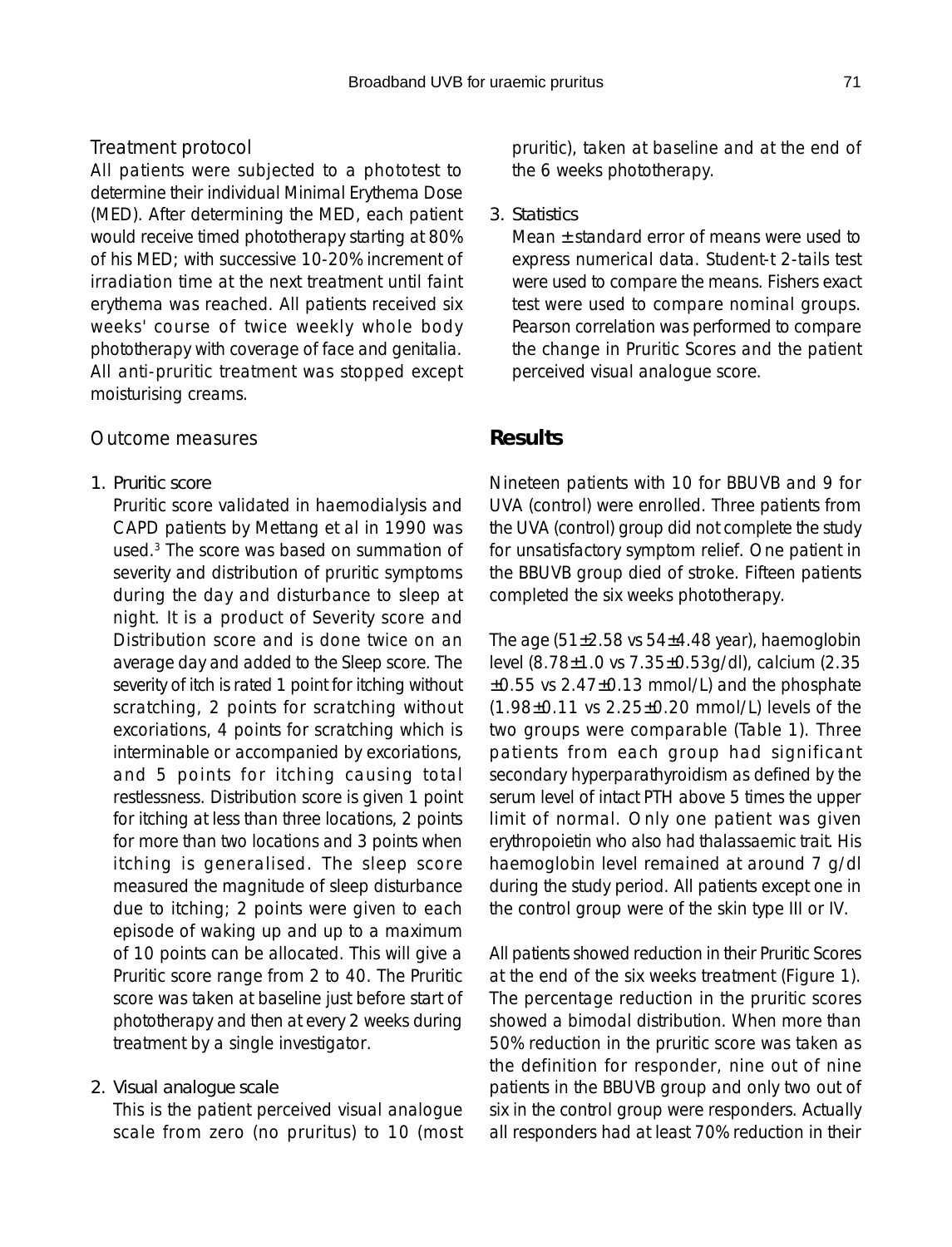|                     | <b>UVA</b>      | <b>UVB</b>      | p-value      |
|---------------------|-----------------|-----------------|--------------|
| No. of patient      | 6               | 9               |              |
| Age (year)          | 54±4.48         | 51±2.58         | $P = 0.5584$ |
| $Hb$ (g/dl)         | 7.35±0.53       | $8.78 \pm 1.0$  | $P = 0.2973$ |
| Calcium (mmol/L)    | $2.47 \pm 0.13$ | $2.35 \pm 0.05$ | $P = 0.5001$ |
| Phosphate (mmol/L)  | $2.25 \pm 0.20$ | 1.98±0.11       | $P = 0.2162$ |
| $[Ca] \times [PO4]$ | $5.53 \pm 1.19$ | $4.73 \pm 0.84$ | $P = 0.1510$ |
| Magnesium (mmol/L)  | $0.83 \pm 0.06$ | $0.85 \pm 0.07$ | $P = 0.9746$ |
| iPTH (pmol/L)       | 51.82±26.75     | 21.08±4.90      | $P = 0.2361$ |
| $i$ PTH $\geq 5x$   | 3               | 3               | NS.          |
| Erythropoietin      | 0               |                 | NS.          |
| Skin type           |                 |                 |              |
| Ш                   | 0               | 1               | <b>NS</b>    |
| Ш                   | 5               | 5               | <b>NS</b>    |
| IV                  |                 | 3               | <b>NS</b>    |

**Table 1.** Clinical data of patients in BBUVB and UVA (Control) groups

pruritic scores. The difference in the respond rate between the two groups were statistically significant (p=0.02198, Fisher exact test). Improvement in pruritic symptoms with BBUVB phototherapy was seen early in the course of treatment. Significant reduction of pruritic scores were shown starting from the second week and onward. There was a good correlation between the change in pruritic scores and the patient perceived improvement in pruritic symptoms  $(r=0.7)$  (Figure 2). During the mean follow up period of 8.3 months, four responders from the BBUVB group reported recurrence of pruritus after 3 months but the intensity was much milder.



### **Discussion**



**Figure 1.** Pruritic scores in 9 patients receiving BBUVB.





**Figure 2.** Correlation between pruritic score and visual analogue scale.